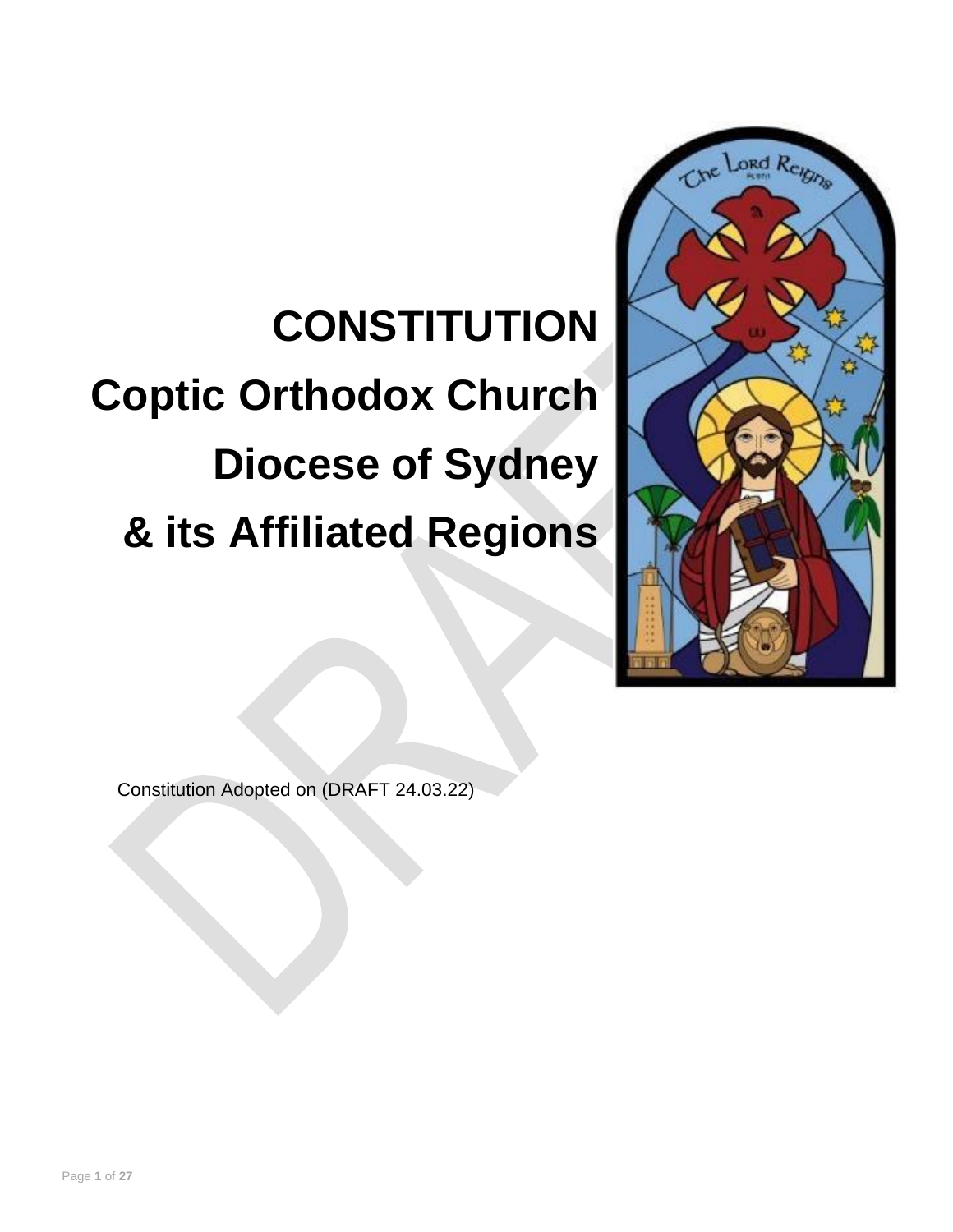

# **INDEX**

| RULE 1: INTRODUCTION AND GENERAL PRINCIPLES                             | 3              |
|-------------------------------------------------------------------------|----------------|
| RULE 2: THE BISHOP                                                      | $\overline{4}$ |
| <b>RULE 3: THE PARISH COUNCIL</b>                                       | 5              |
| RULE 4: THE DIOCESAN TRUSTEES AND THE DIOCESAN GENERAL ADVISORY COUNCIL | 13             |
| <b>RULE 5: COMMITTEES</b>                                               | 20             |
| RULE 6: AMENDMENTS TO THE CONSTITUTION                                  | 21             |
| <b>DEFINITIONS</b>                                                      | 22             |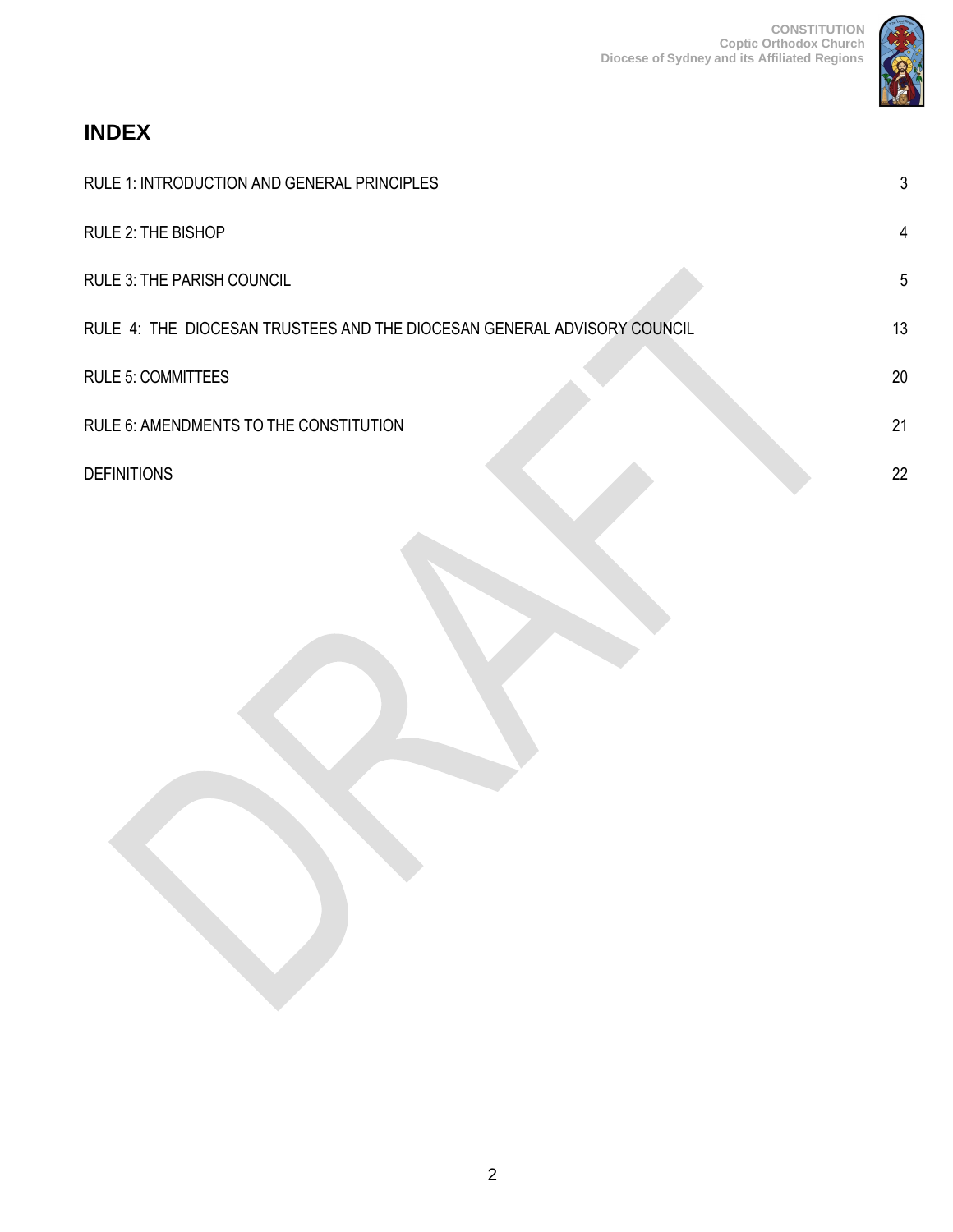

# <span id="page-2-0"></span>**RULE 1: INTRODUCTION AND GENERAL PRINCIPLES**

- (1) *(This rule cannot be changed)* The Coptic Orthodox Church is a Church founded by St Mark the Evangelist and Apostle in the city of Alexandria, Egypt, in the first century. The Coptic Orthodox Church is an Apostolic Church, which has as the head of the Church the successor of St Mark the Apostle and as such is entrusted by God and the Church to oversee it and to preside over its Holy Synod, which is the highest priestly, legislative andexecutive authority in the Church. Accordingly, the Coptic Orthodox Church is a hierarchical Church.
- (2) *(This rule cannot be changed)* The leader, overseer and shepherd of the Coptic Orthodox Church is the Pope of Alexandria and the Patriarch of the See of St Mark. The authority ofthe Pope and the Holy Synod of the Coptic Orthodox Church extends to the entire See of St Mark, both inside and outside Egypt. This includes all of the parishes, properties and regions designated by the Pope to fall within the Diocese of Sydney and its Affiliated Regions.
- (3) The Pope shall appoint the Bishop for the Diocese, who will have responsibility for the Diocese in accordance with the terms of this Constitution and the canons of the Coptic Orthodox Church.
- (4) The administrative and financial affairs of the Diocese, Parishes and Church Entities are administered by the Diocesan Trustees.
- (5) The objects of the Diocese of Sydney and its Affiliated Regions include but are not limited to:
	- i) The advancement of religion in accordance with the tenets and practices of the Coptic Orthodox Church;
	- ii) Ancillary or incidental education activities; and
	- iii) Other associated activities for the benefit of the community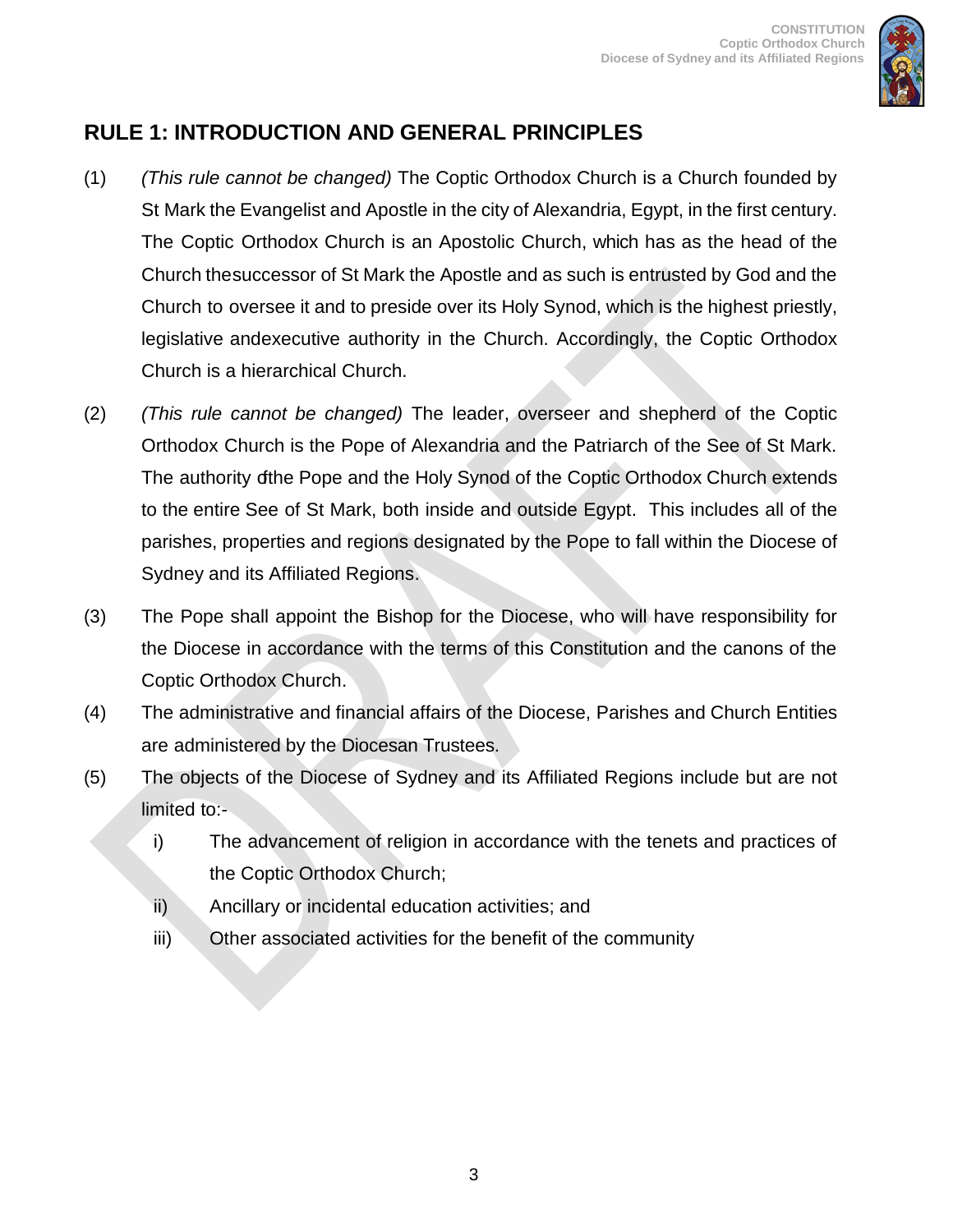

## <span id="page-3-0"></span>**RULE 2: THE BISHOP**

- (1) According to the traditions of the Coptic Orthodox Church, a Diocese nominates its Bishop. The Pope has the ultimate right to either accept or refuse the nominee for the Diocese.
- (2) Once appointed, the Bishop of a Diocese is a member of the Holy Synod of the Coptic Orthodox Church is bound by the laws, decrees and canons of the Holy Synod headed by the Pope, and is accountable to it.
- (3) The boundaries of the Diocese shall be defined by the Pope and included in the official appointment (Canonical Praxis), which is to be signed by the Pope. The Pope has the ultimate authority to define the geographical boundaries of the Diocese, its parishes, properties and the religious organisations affiliated with it. During an episcopal vacancy, the Pope also has the right to redefine the boundaries of the Diocese, including partitioning the Diocese into a number of smaller Diocese if this is necessary for pastoral needs.
- (4) The removal, suspension, or restriction of any or all functions conducted by the Bishop from the Diocese is ultimately a decision for the Pope and shall be undertaken in accordance with the provisions of the Holy Synod.
- (5) In the event of an episcopal vacancy, or if the Bishop's functions cannot be discharged in part or in full, due to death, suspension, removal, restriction of functions or some other reason, the Pope may appoint a Papal Legate to discharge such functions as specified by the Pope. In the event that a Papal Legate is appointed whilst there continues to be the Bishop for the Diocese, the decisions of the Papal Legate will be determinative in respect of the functions specified and designated to them by the Pope.
- (6) Apart from the limitations set out in this Constitution, nothing prevents the Bishop, or the Papal Legate, if one is appointed, from conducting their religious, ecclesiastical and pastoral functions in the service of the Diocese.
- (7) At an annual general meeting of the Clergy Council, the clergy shall elect a Vicar General to assist the Bishop in their obligations. The term of the Vicar General's appointment shall be 3 years and can be renewed.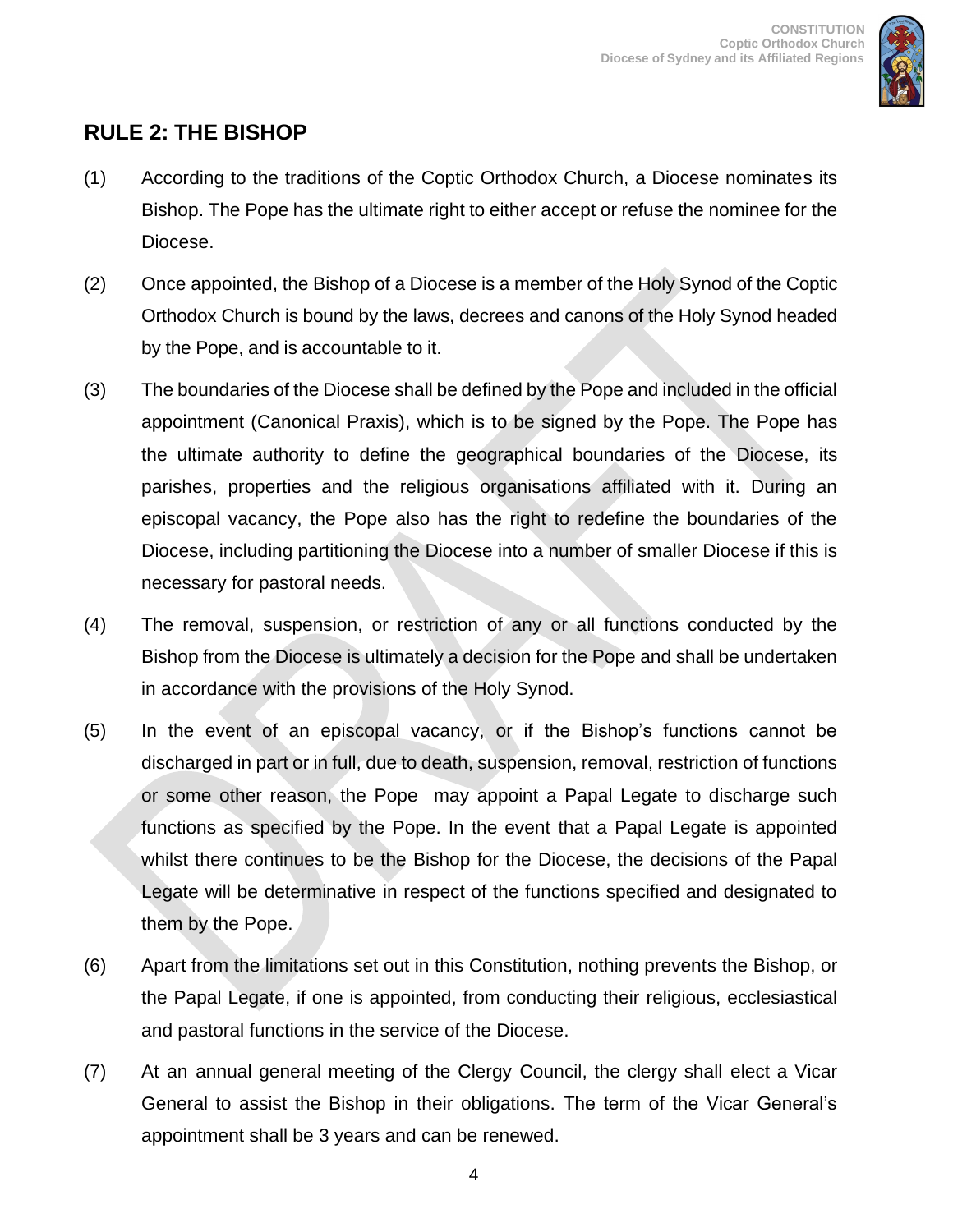

# <span id="page-4-0"></span>**RULE 3: THE PARISH COUNCIL**

#### **Objectives of the Parish**

- (1) The Parish shall promote a Christian way of life according to the faith and doctrines of the Coptic Orthodox Church through:
	- A. Administering the sacraments;
	- B. The pastoral work of the clergy;
	- C. Christian education, publication and Sunday Schools;
	- D. Spiritual meetings and Bible study;
	- E. Group activities such as spiritual camps, cultural clubs, sports, religious plays, social gatherings, trips, ethnic classes and similar activities;
	- F. Social services, and assisting those in need
	- G. Cooperate and assist other Coptic Orthodox Churches, Monasteries, and Convents;
	- H. Carry out evangelistic and missionary work;
	- I. Promote Christian unity guided by the work of the Holy Synod in this respect; and
	- J. Support the Mother Church in Egypt.

## **The Parish Council**

- (2) The Parish Council shall operate to further the Objectives of the Parish. It shall be constituted as follows:
	- A. Chairperson, being the Parish Priest, and if there is more than one Parish Priest,the most senior Parish Priest or the Parish Priest that he nominates;
	- B. Secretary, as elected by the Parish Council;
	- C. Treasurer, with suitable knowledge and experience, as elected by the Parish Council:
	- D. Other Parish Priests;
	- E. Other members elected at the Parish Annual General Meeting in accordance with this Rule 3;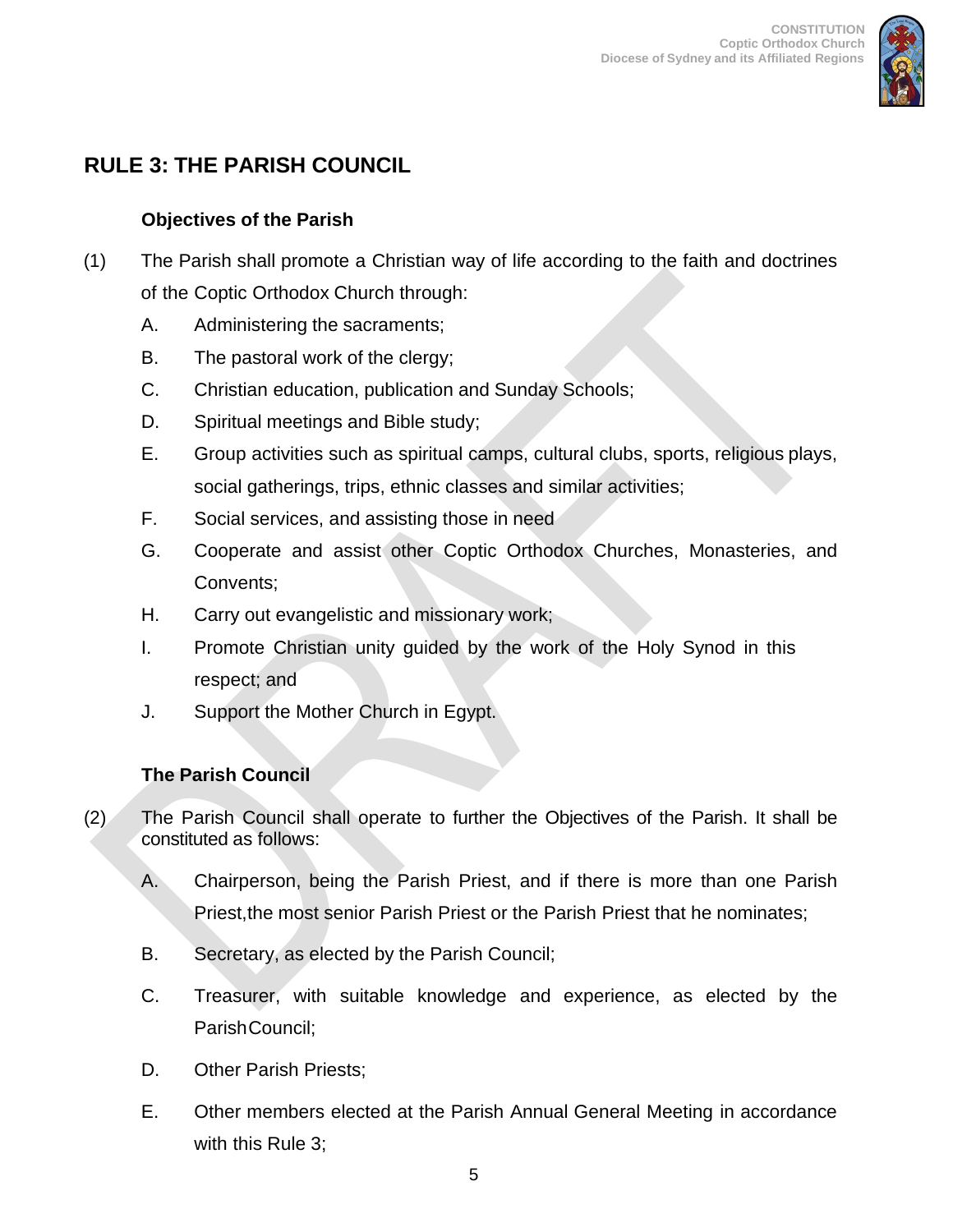

- F. The Parish Sunday School Superintendent shall be an ex-officio member;
- G. The Parish Youth Representative shall be an ex-officio member;
- (3) The Parish Council shall cooperate to assist the Bishop, the Diocesan Trustees and the Diocesan General Advisory Council in carrying out their responsibilities.

#### **Election and Appointment of Parish Council Members**

- (4) In a year which is an election year for Parish Council, the Parish Priest shall make an announcement that the Parish is accepting nominations for membership of the Parish Council at least four (4) weeks prior to the Parish Council Election Date .
- (5) Each Nomination must be endorsed by any of the Parish Priest(s) or at least seven (7) Coptic Orthodox Church members of that Parish. If endorsed, the Nomination is presented to the parishioners for voting.
- (6) On the Parish Council Election Date, the parishioners will vote for the nominees to serve as members the Parish Council. Such members will sit on the Parish Council in addition to the Bishop, the Priest(s) and the ex officio positions.
	- A. A Parish with up to three (3) Parish Priests shall elect seven (7) members to serveas members on the Parish Council; and
	- B. A Parish with more than three (3) Parish Priest shall elect nine (9) members toserve as members of the Parish Council.
- (7) All members of the Parish Council should satisfy the following conditions on appointment and throughout the term:
	- A. A Coptic Orthodox Christian over eighteen (18) years old;
	- B. Adheres to the Coptic Orthodox Church faith, doctrine and practices;
	- C. A regular attendee of the Parish services; and
	- D. An active participant in the sacraments of the Church, including confession and the sacrament of the Eucharist.
- (8) Except for the Parish Priests and ex officio positions, each member of the Parish Council must retire from office at the conclusion of three (3) years from the date they were last appointed. A retiring member of the Parish Council may be eligible for reelection for one further term. Any member who has served two (2) consecutive terms or a member who has resigned fromte Parish Council shall be eligible for re-election only after a three (3) year interval.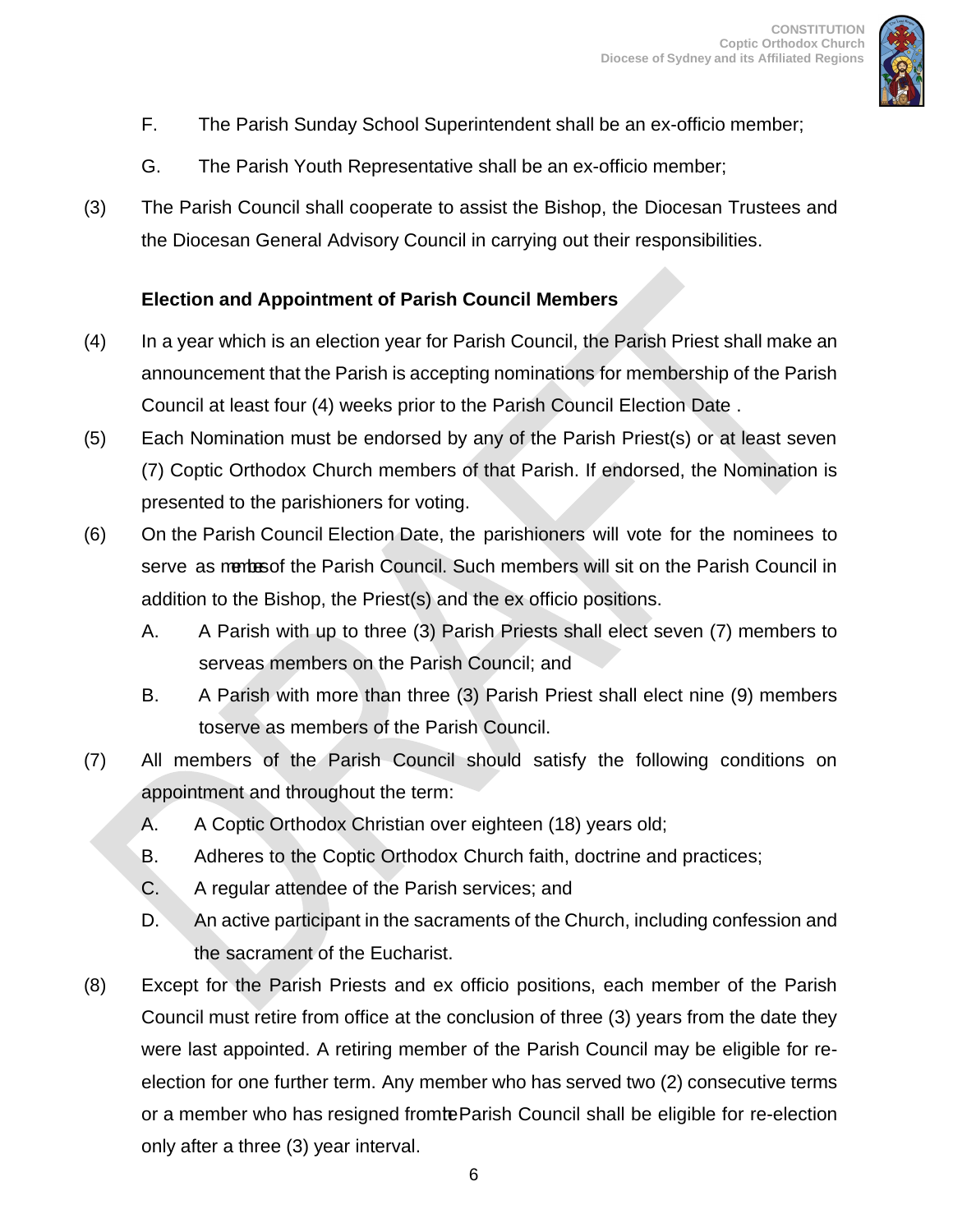

- (9) It is prohibited for a person, other than the Bishop, to be a member of more than one Parish Council in the Diocese at the same time.
- (10) If:
	- A. Two (2) weeks after the announcement seeking nominations as set out in Rule 3(4), no nominations have been received; or
	- B. The Diocesan Trustees agree that the proper conduct of the Parish Council election is prevented or materially affected by events which are beyond the control of the Parish Council,

The election for the Parish Council may be delayed until such time as the matters in rule 3(10)(A) or (B) have been rectified and approved by the Diocesan Trustees. If the delay is greater than 3 months, elections for the affected Parish will be postponed until the next Parish Council Election Date.

#### **Meetings**

- (11) The Parish Council may regulate their meetings and proceedings as it deems fit, provided that they do not conflict with this Constitution or any by-laws of the Diocese.
- (12) A majority of the members of the Parish Council shall constitute a quorum for the transaction of business. Vacancies on the Parish Council shall not be used to establish a quorum.
- (13) Minutes of Parish Council meetings shall be kept, including a record of those in attendance and any decisions taken.
- (14) Decisions are to be made by a simple majority of the members present, physically or virtually, at the meeting. There shall be no proxy voting and in the case of even voting, the Chairperson shall have a casting vote.
- (15) Decisions of the Parish Council may be appealed to the Diocesan Trustees in accordance with the relevant Diocese dispute resolution policy.
- (16) The Parish Council may form and delegate any of their powers to a sub-committee of the Parish Council as they deem fit and may revoke such delegation from time to time.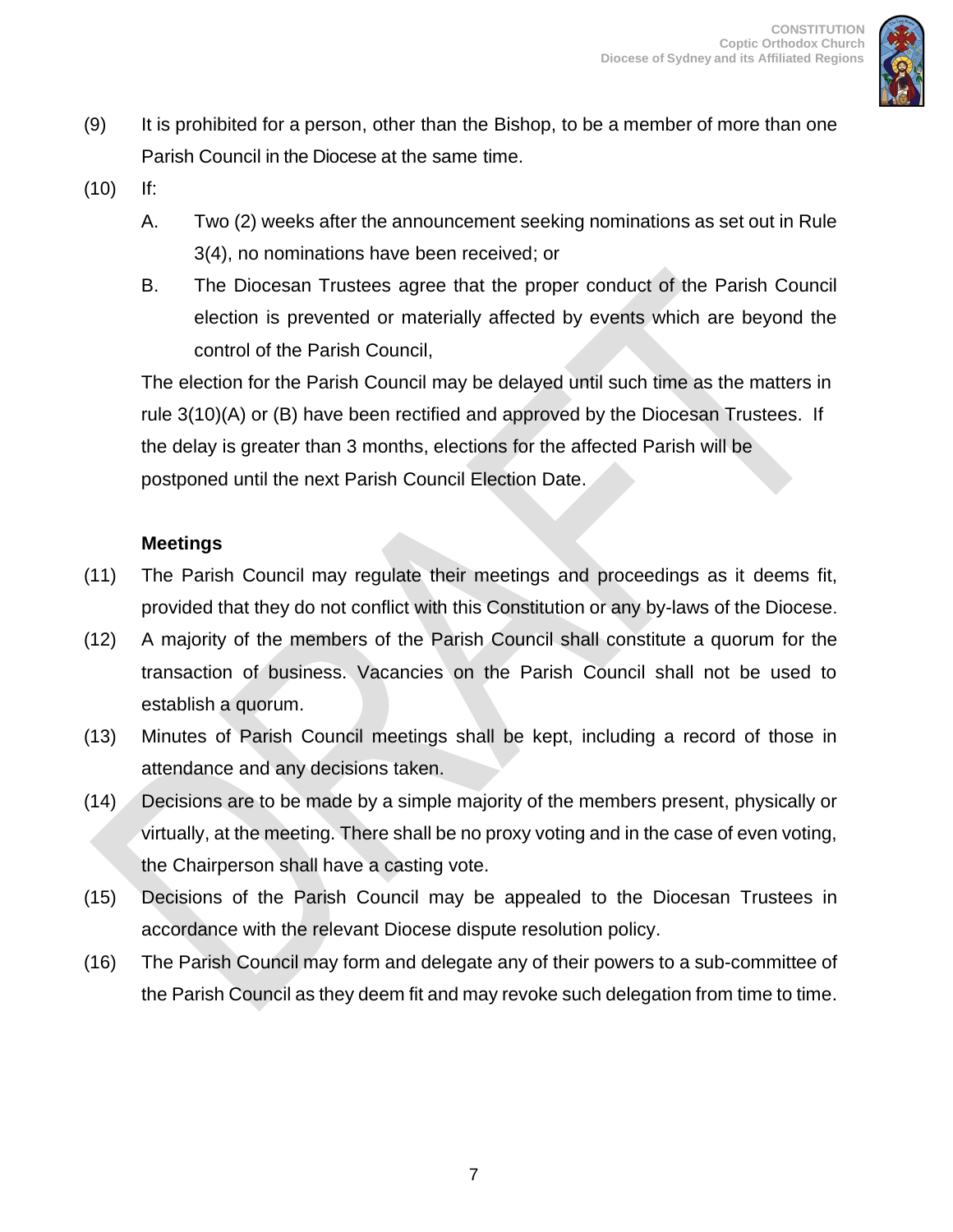

#### **Participation in virtual meetings by electronic means**

- (17) A Parish Council meeting may be held by suitable electronic means agreed by the Parish Council members in which some or all participants may communicate with all the other participants virtually.
- (18) Any Parish Council Member participating at a meeting by suitable electronic means in which a participant or participants may communicate with all the other participants shall qualify as being present at the meeting.
- (19) Meetings held by electronic means must comply with rules for meetings, including chairing and the taking of minutes.

#### **Annual General Meetings of the Parishioners**

- (20) Annual General Meetings shall be held annually to inform parishioners of progress against Parish objectives and spiritual, financial, social or administrative matters that concern the Parish.
- (21) A notice shall be published physically within the Parish Church and on the Parish website/electronic platform(s) advertising the time, date and location of the Annual GeneralMeeting at least four weeks prior to the date of the meeting.

#### **Functions and Duties of the Parish Council**

- (22) It shall be the duty of the Parish Council to undertake their roles and responsibilities in accordance with the law, this Constitution and by-laws, Diocese policies and procedures, Church doctrines, teachings, traditions, rites and canons.
- (23) The Parish Council shall be responsible for:
	- A. Overseeing the administrative and financial affairs of the Parish;
	- B. Providing vision and planning for current and future services for the Parish, including establishing and delivering on objectives and priorities for the upcoming and future years;
	- C. Utilising and managing the resources of the Parish in a way that does not interfere with the Christian conscience and the law;
	- D. Applying the Diocese policies and procedures to manage the Parish's financial and administrative activities;
	- E. Appointing employees and volunteers in the Parish in administrative and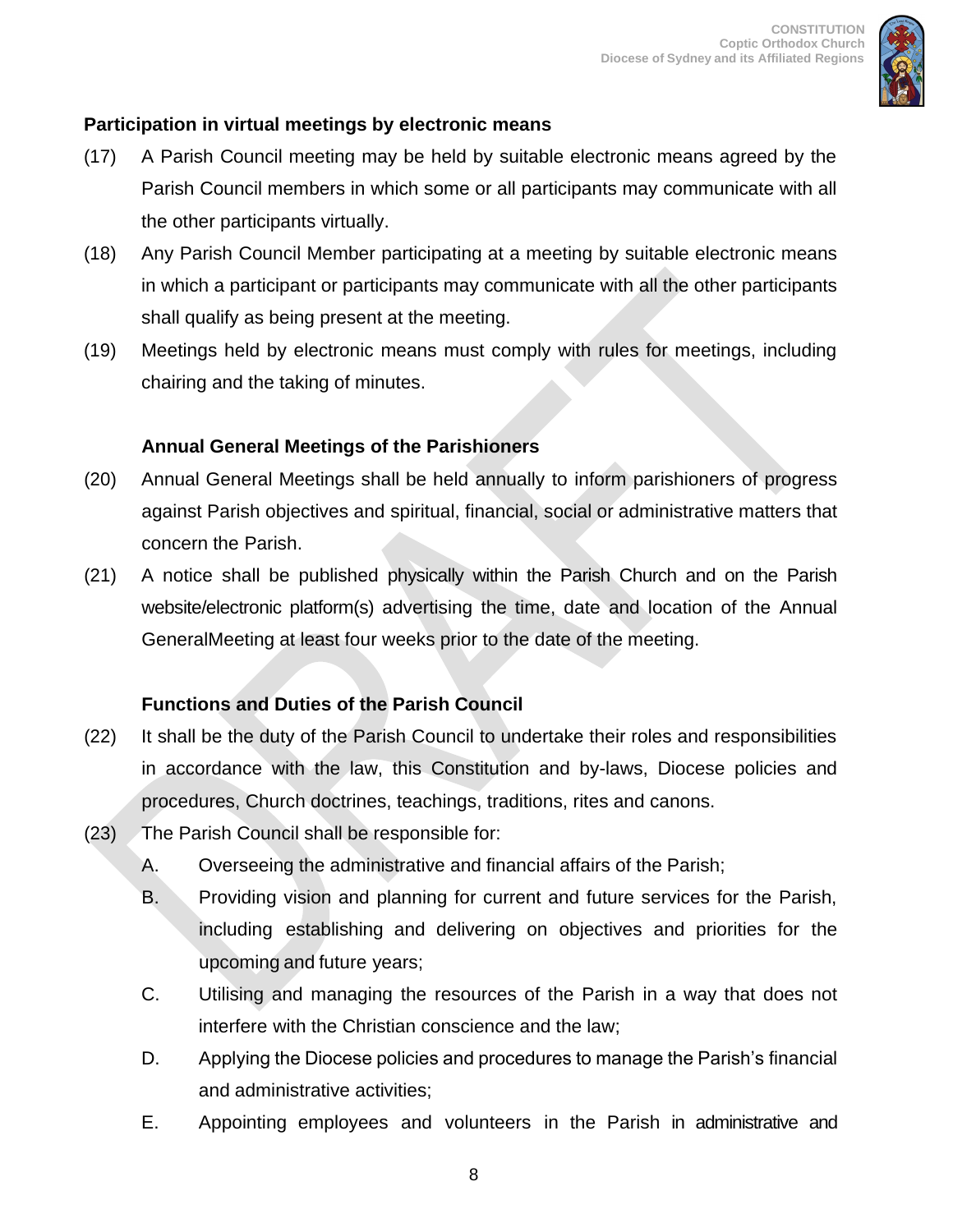

managerial roles and determining their role and responsibilities;

- F. Discussing the suggestions and complaints and executing decisions to solve issues as they arise. The exception being if the complaint is related to a Parish Priest or a pastoral matter, in which case the matter is to be escalated to the senior Parish Priest or the Bishop;
- G. Appointing subcommittees to benefit from the talent and abilities of the parishioners and to invest in the abilities that God has given to the parishioners;
- H. Maintaining and supervising Parish property.
- I. Opening bank accounts and obtaining any loan facility with the consent of the Diocesan Trustees .
- J. Determining the acquisition or disposal or enhancement (as set out in the bylaws) of Parish property with the consent of the Diocesan Trustees;
- K. Ensuring that all original documents relating to the Parish are safely stored;
- L. Building a relationship with other Parishes across the Diocese and supporting a cooperative and collaborative relationship with the local community; and
- M. fulfilling the aims and purposes of the Parish in accordance with this Constitutionand by-laws, Diocese Policies and Church doctrines, teachings, traditions, rites and canons.
- (24) The Secretary shall ensure the effective and efficient functioning of the Parish Council, keeping records of all meetings, and in consultation with the other members of the ParishCouncil shall prepare the agenda before each meeting.
- (25) The Treasurer shall oversee the financial affairs of the Parish, undertake its management, ensure adherence to financial policy, and maintain proper financial records and procedures.
- (26) The Treasurer, Secretary and the Parish Priest (and if there is more than one Parish Priest, the most senior Parish Priest or the Parish Priest that he nominates) shall be theonly signatories to the Parish bank accounts. The Treasurer, Secretary and the Parish Priest may establish special purpose bank accounts for specific services of their Parish and may nominate other Parish servants as signatories of these bank accounts with them.
- (27) Upon the expiration of its term, the Parish Council shall surrender all records and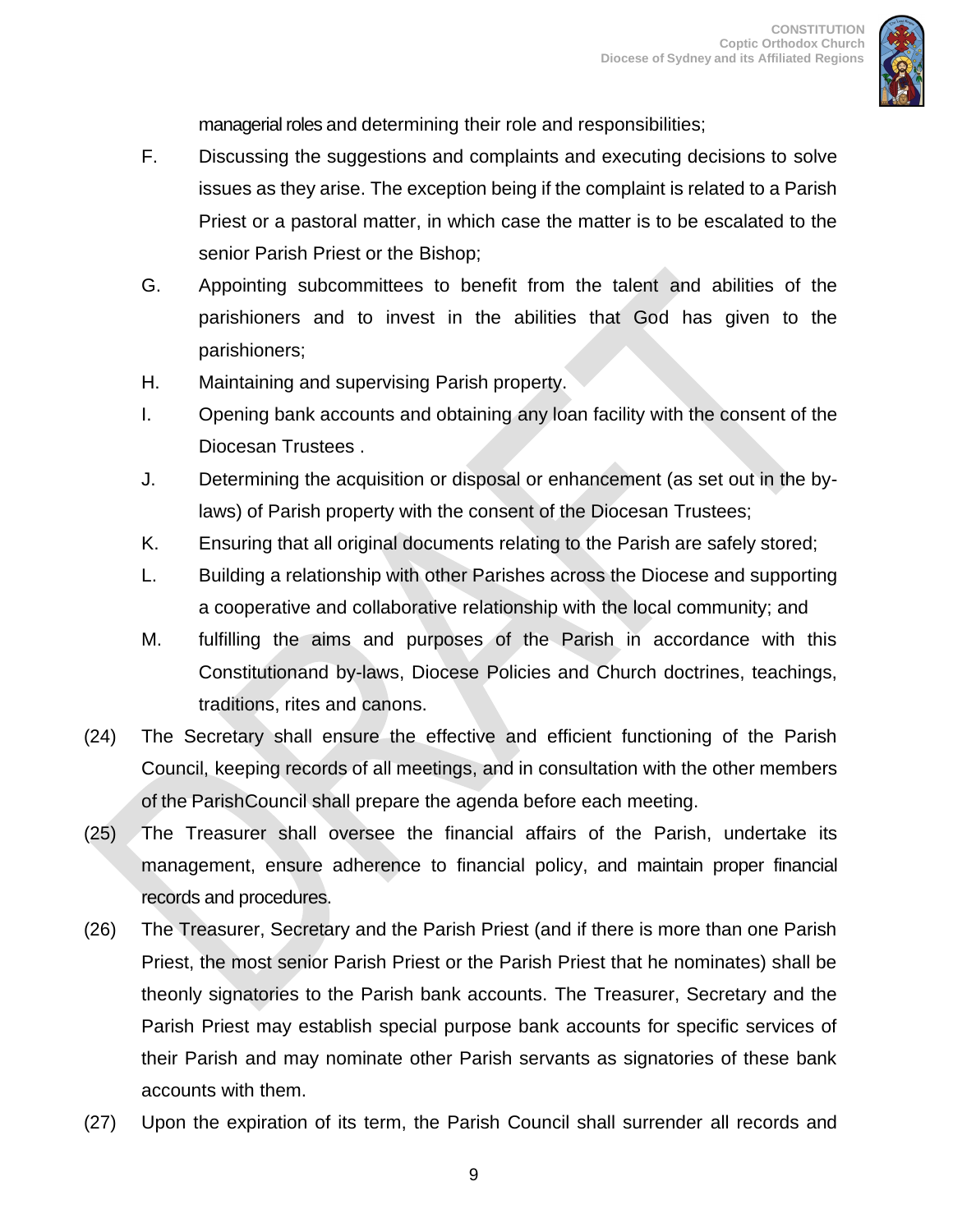

functions to the succeeding Parish Council.

- (28) The Parish Council shall ensure that the assets and income of the Parish shall be applied solely in furtherance of its objects, and no portion shall be distributed directly or indirectly to the members of the Parish except as genuine compensation for services rendered or expenses incurred on behalf of the Parish.
- (29) In the event of the Parish being dissolved, subject to the direction of the Diocesan Trustees, all assets that remain after such dissolution and the satisfaction of all debts and liabilities, shall be transferred to another Parish(es) withinthe Diocese with similar purposes, which is charitable at law and which has rules prohibiting the distribution of its assets and income to its members.
- (30) If the Parish has been endorsed as a deductible gift recipient in relation to a fund or an institution that it operates, and if the Parish has its endorsement as a deductible gift recipient is revoked or the Parish is wound up or the fund or institution is wound up (whichever occurs first), any surplus of the following assets (after payment of all liabilities):
	- A. Gifts of money or property for the principal purpose of the Parish; and
	- B. Contributions made in relation to an eligible fundraising event held for the principal purpose of the Parish,

must be transferred to one or more Parishes which comply with Rule 3(28) and is endorsed as a deductible gift recipient

#### **Conflicts of interest and conflicts of loyalty**

- (31) Each member of the Parish Council must:
	- A. Declare the nature and extent of any interest, direct or indirect, which they have in a proposed transaction or arrangement with the Parish or in any transaction or arrangement entered into by the Parish which has not previously been declared; and
	- B. Absent themselves from any discussions of the Parish Council members in which a conflict of interest may arise between their duty to act solely in the interests of the Parish and any personal interest (including but not limited to any financial interest).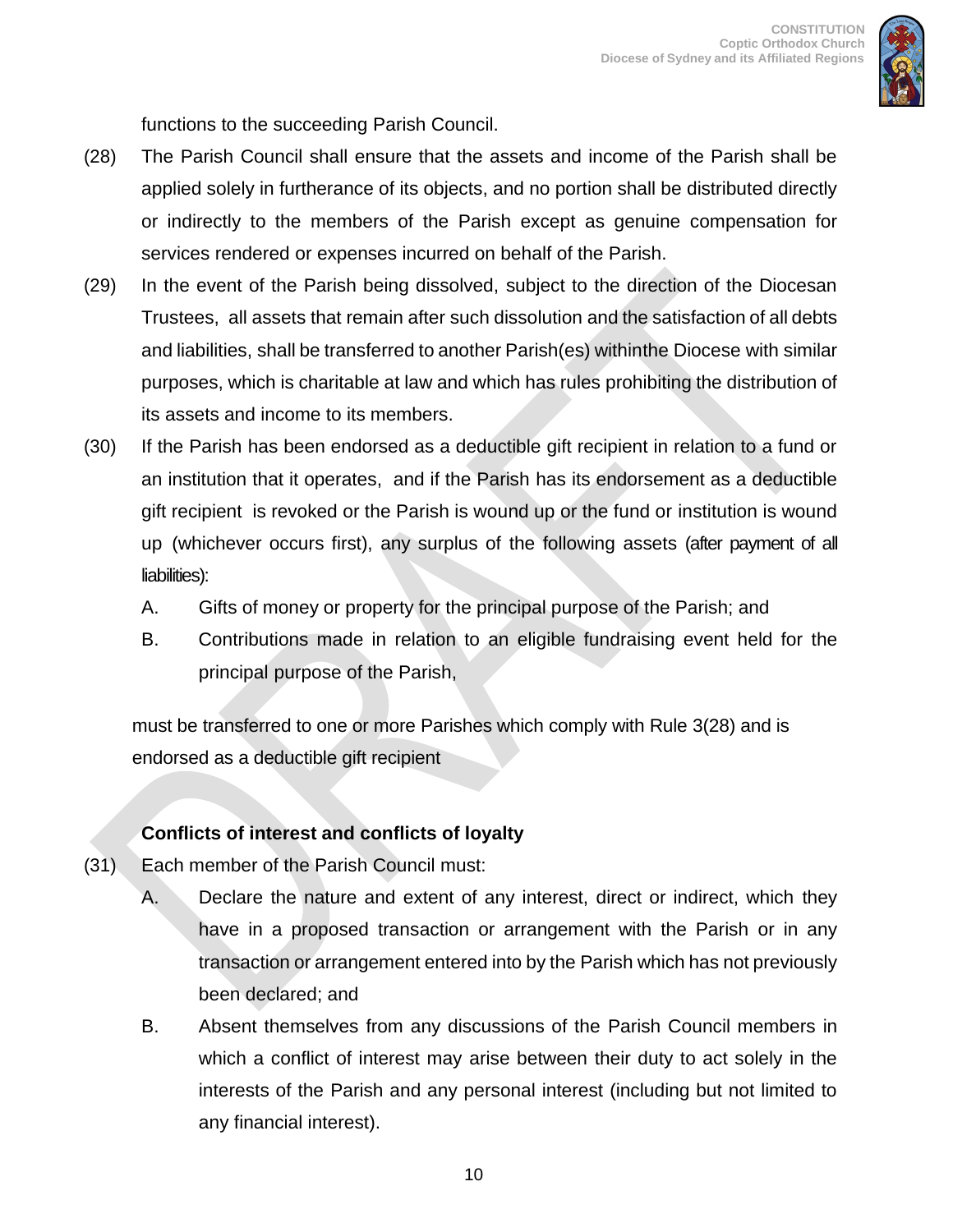

(32) Any Parish Council member absenting themselves from any discussions in accordance with the previous clause must not vote or be counted as part of the quorum in any decision of the trustees on the matter.

#### **Retirement and removal of Parish Council members**

- (33) A Parish Council member ceases to hold office if they:
	- A. retire by notifying the Bishop or other Diocesan Trustees in writing (but only if enough members will remain in office when the notice of resignation takes effect to form a quorum for meetings);
	- B. is absent without the permission of the other Parish Council Members from all their meetings held within a period of 6 months or three successive meetings (whichever is longer) , and the Parish Council resolve that their office be vacated;
	- C. passes away;
	- D. cease to hold the relevant office, in the case of an Ex-Officio trustee;
	- E. In a written opinion given of a registered medical practitioner treating that person, has become physically or mentally incapable of acting as a trustee and may remain so for more than three months;
	- F. no longer satisfy the conditions set out at Rule 3(7).
	- G. is no longer considered to be a fit and proper person as well as a person of good character/repute. This includes a person who:
		- i. is convicted of a criminal offence;
		- ii. becomes an insolvent under administration within the meaning of the *Corporations Act 2001* (Cth); or
		- iii. is disqualified by a court of competent jurisdiction or a regulator from acting as a director.

#### **Suspension of Parish Council members**

- (34) A Parish Council Member may be suspended from serving on the Parish Council if:
	- A. the Parish Council Member becomes the subject of any investigation, inquiry, prosecution or enforcement proceeding by any Governmental Authority; or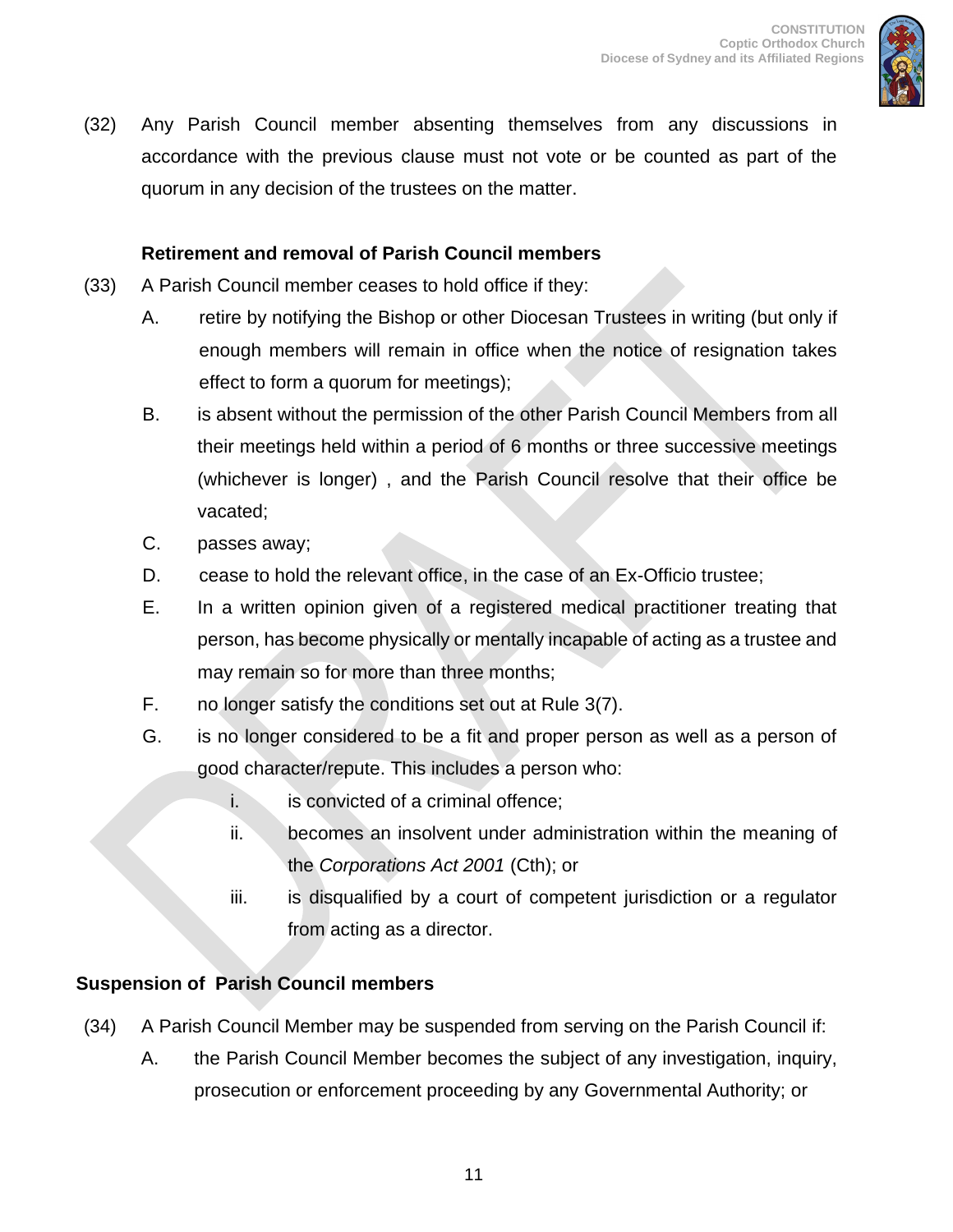

- B. the Parish Council Member is the subject of any investigation, review or disciplinary action by the Diocese or by the Church.
- (35) The Parish Council Member may only be reinstated if:
	- A. the investigation, inquiry, prosecution or enforcement does not result in any conviction or disqualification by any Governmental Authority; or
	- B. The investigation, review or disciplinary action by the Diocese or the Church does not lead to any further action being taken against the member: and
	- C. The reinstatement of the Parish Council Member is approved by the Diocesan Trustees.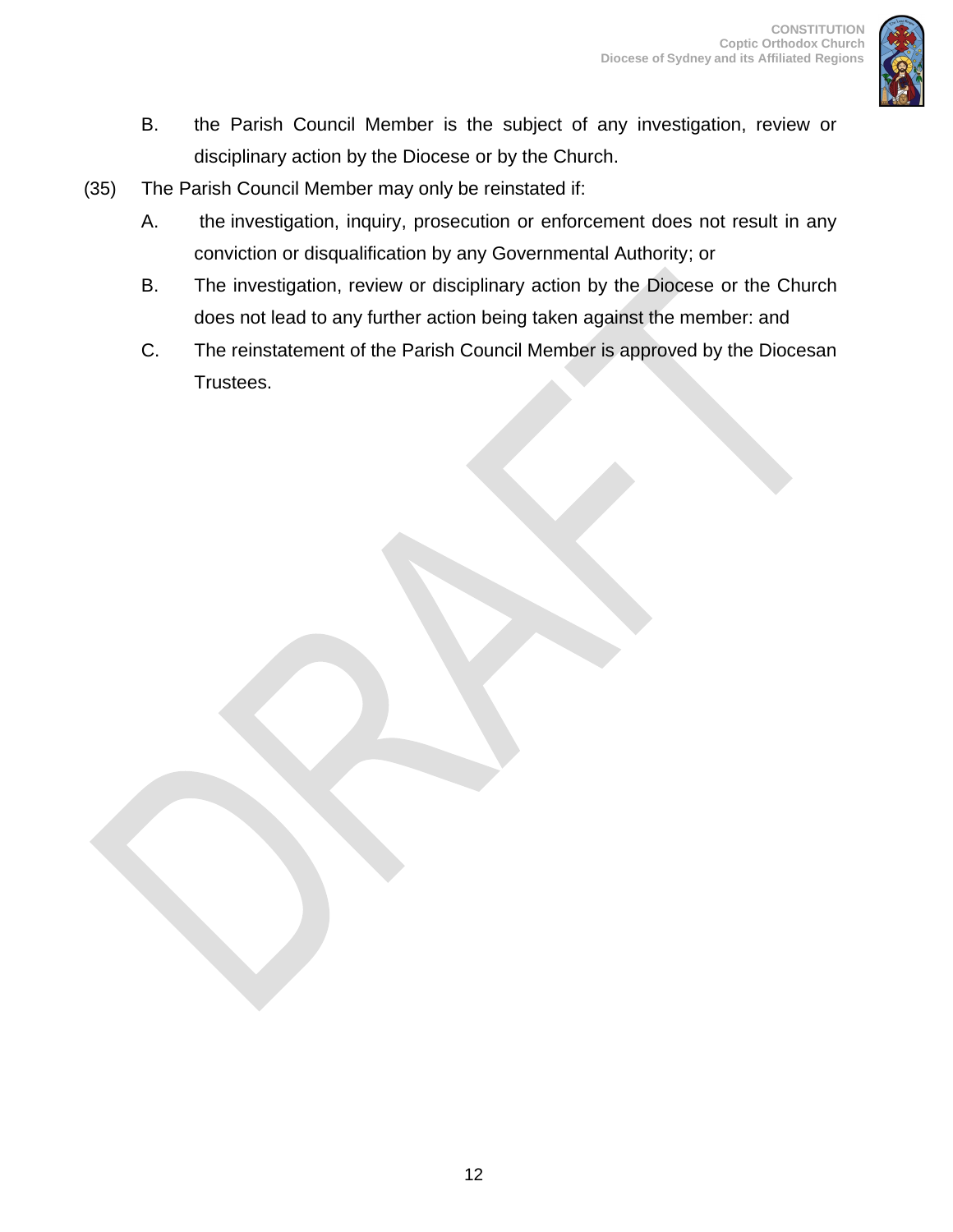

# <span id="page-12-0"></span>**RULE 4: THE DIOCESAN TRUSTEES AND THE DIOCESAN GENERAL ADVISORY COUNCIL**

- (1) The Diocesan Trustees are responsible for matters of good governance and effectiveness of the Diocese and in particular the achievement of the Objectives of the Diocese.
- (2) The Diocesan General Advisory Council supports the Diocesan Trustees and is responsible for:
	- A. Overseeing the implementation and compliance of the by-laws of the Diocese, Parishes and Church Entities; and
	- B. Ensuring effective communication channels with the Diocesan Trustees, the Committees, Parishes and Church Entities.

#### **Diocesan Trustees**

- (3) The Diocesan Trustees shall be constituted as follows:
	- A. The Chairperson, who shall be the Bishop, and if there is a Papal Legate then it shall be the Papal Legate even though the Bishop remains a Diocesan Trustee an ex officio member.
	- B. The Vicar-General of the Diocese, an ex officio member.
	- C. A Clergy Member of the Diocese elected by the Clergy Council.
	- D. Secretary as elected by the Diocesan Trustees
	- E. Treasurer with suitable knowledge and experience, as elected by the Diocesan Trustees.
	- F. Three (3) lay members elected from within the Diocese General Advisory Council, elected in accordance with the by-laws and made up of two (2) members representing New South Wales and one (1) member representing Queensland.
	- G. Four (4) lay members recommended to the Pope by the Nomination Committee in accordance with the by-laws, and who are appointed by the Pope or the Pope's delegate.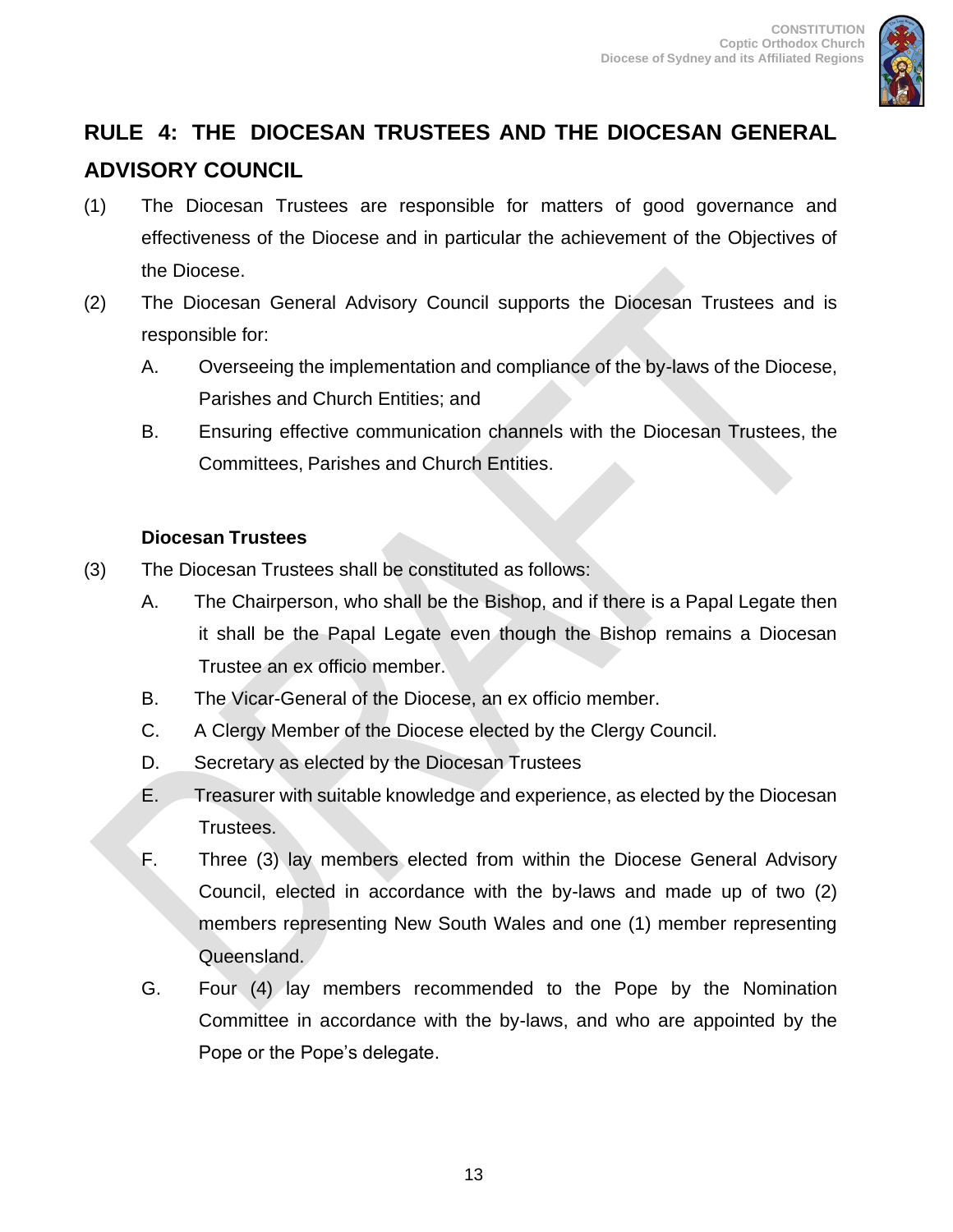

#### **Nomination and Appointment of the Diocesan Trustees**

- (4) Every Diocesan Trustee must be a natural person.
- (5) All Diocesan Trustees should satisfy the following conditions on appointment and throughout the term:
	- A. Coptic Orthodox Christian over eighteen (18) years old;
	- B. Adhered to the Coptic Orthodox Church faith, doctrine and practice;
	- C. A regular attendee of Parish services;
	- D. An active participant in the sacraments of the Church, including the sacraments of confession and the Eucharist;
- (6) No one is entitled to act as a Diocesan Trustee whether on appointment or any reappointment until they have expressly acknowledged in writing their acceptance of the office of Diocesan Trustee.
- (7) Except for the ex officio positions, each Diocesan Trustee must retire from office at the conclusion of three (3) years from the date they were last appointed. A retiring member may be eligible for re-election for one further term. Any member who has served two (2) consecutive terms or a member who has resigned shall be eligible for re-election only after a three (3) year interval.

#### **Meetings**

- (8) The Diocesan Trustees may regulate their meetings and proceedings as it deems fit, provided that they do not conflict with the Constitution or the by-laws of the Diocese.
- (9) A majority of the Diocesan Trustees present shall constitute a quorum for the transaction of business. Vacancies shall not be used to establish a quorum.
- (10) Minutes of Diocesan Trustee meetings shall be kept, including a record of those in attendance and any decisions taken.
- (11) Decisions are to be made by vote of a simple majority of the members present, physically or virtually, at the meeting. There shall be no proxy voting and in the case of even voting, the Chairperson shall have a casting vote.
- (12) The Diocesan Trustees may by instrument in writing, delegate to a committee the exercise of certain functions of the Diocesan Trustees as are specified in the instrument but excluding:
	- A. This power of delegation; and
	- B. A function which is a duty imposed on the Diocesan Trustees by the Act or by any other law.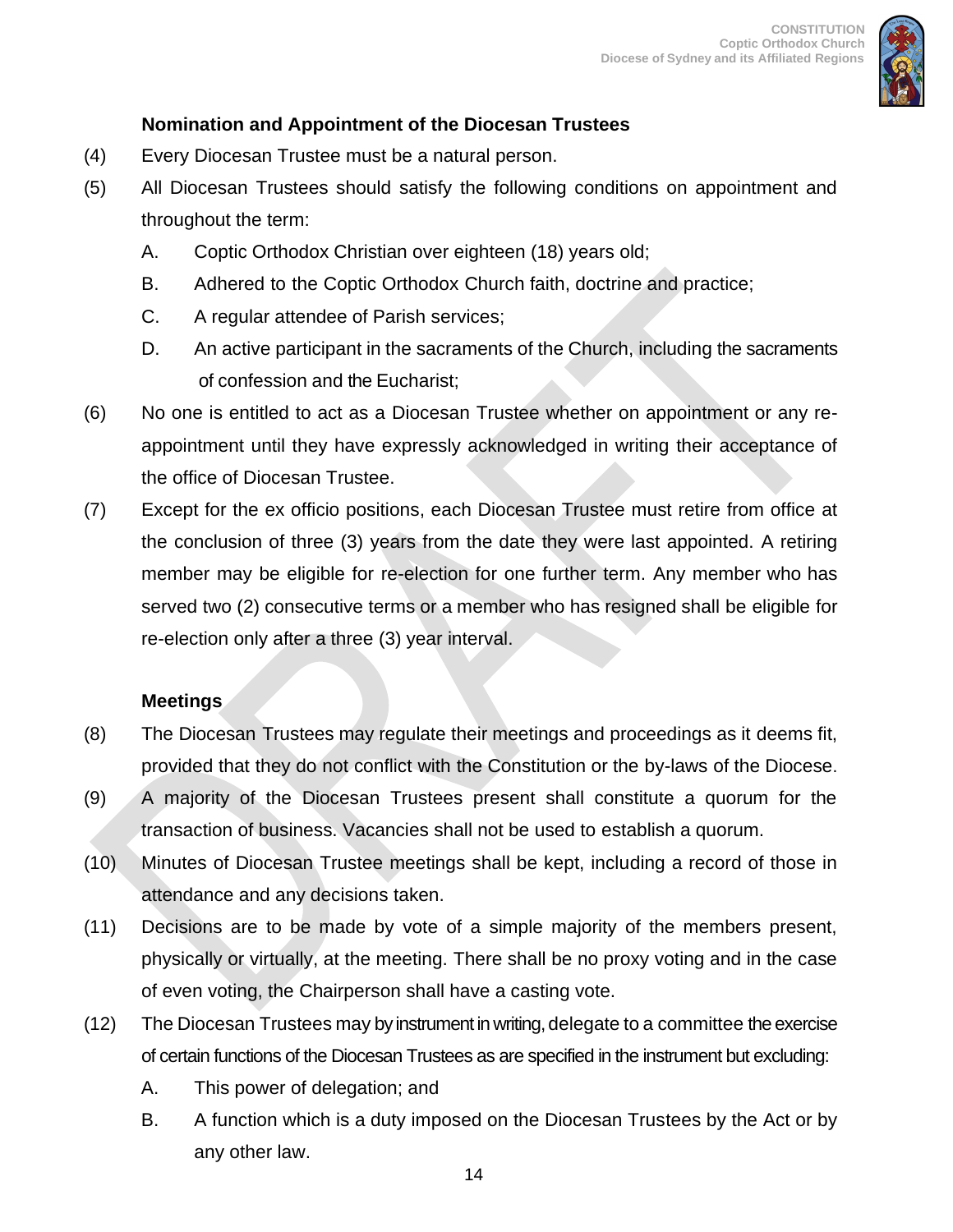

- (13) The committee may exercise the function which has been delegated under rule 4(13) from time to time by the committee, in accordance with the terms of the delegation, until the delegation is revoked.
- (14) Despite any delegation under rule 4(12), the Diocesan Trustees may continue to exercise any function delegated.
- (15) The Diocesan Trustees may, by instrument in writing, revoke wholly or in part any delegation under this rule.

#### **Participation in virtual meetings by electronic means**

- (16) A meeting of the Diocesan Trustees may be held by suitable electronic means agreed by the Diocesan Trustees in which some or all participants may communicate with all the other participants virtually.
- (17) Any Diocesan Trustee participating at a meeting by suitable electronic means in which a participant or participants may communicate with all the other participants shall qualify as being present at the meeting.
- (18) Meetings held by electronic means must comply with rules for meetings, including chairing and the taking of minutes.

#### **Diocesan Trustees Functions and Duties**

- (19) Subject to the terms of this Constitution and law, the Diocesan Trustees have the power to do anything to further the Objects of the Diocese or is conducive or incidental to doing so.
- (20) The Diocesan Trustees shall manage the affairs of the Diocese, and it is the duty of each trustee: -
	- A. To exercise their powers and to perform their functions in their capacity as a trustee in good faith and a manner which are likely to further the objects of the Diocese; and
	- B. To exercise, in the performance of those functions, such care and skill as is reasonable in the circumstances having regard in particular to any special knowledge or experience that they have or hold; and
	- C. If they act as a trustee of the Diocese in a business or profession, to exercise any special knowledge or experience that it is reasonable to expect of them to have in that business or profession.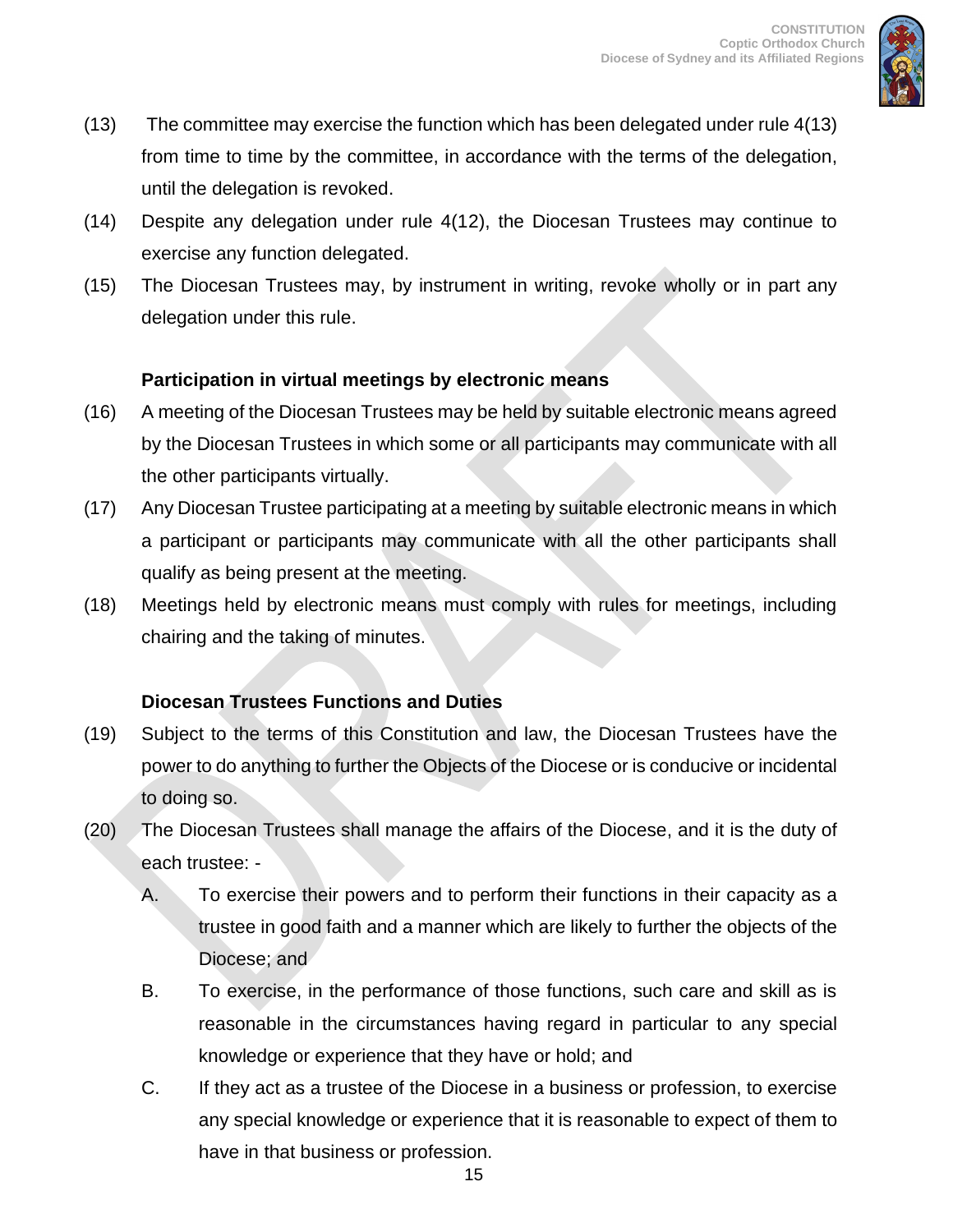

#### **Diocesan General Advisory Council**

- (21) The Diocesan General Advisory Council is formed to support the Diocesan Trustees in achieving the Objectives of the Diocese and reports to the Diocesan Trustees.
- (22) The Diocesan General Advisory Council shall be constituted as follows:
	- A. The Chairperson who shall be the Bishop, and if there is a Papal Legate then it shall be the Papal Legate.
	- B. The Treasurer, being the Chairperson of the Diocesan Finance Committee;
	- C. Secretary who shall be elected by the members of the Diocesan General Advisory Council
	- D. The Vicar General of the Diocese;
	- E. The most senior Priest of each Parish or another Priest from the Parish who he nominates to replace him;
	- F. The General Superintendent of Sunday School for the Diocese;
	- G. The Treasurer and Secretary of each of the Parish Councils;
	- H. The Diocesan Youth Representative;
	- I. All Diocesan Trustees, ex officio members; and
	- J. Any other member(s) as appointed by the Pope or the Bishop.

#### **Meetings**

- (23) The Diocesan General Advisory Council may regulate their meetings and proceedings as it deems fit, provided that they do not conflict with the by-laws of the Diocese.
- (24) A majority of the Diocesan General Advisory Council members present shall constitute a quorum for the transaction of business. Vacancies shall not be used to establish a quorum.
- (25) Minutes of meetings shall be kept, including a record of those in attendance and any decisions taken.
- (26) Recommendations to the Diocesan Trustees are to be made by a simple majority of the members present, physically or virtually, at the meeting. There shall be no proxy voting and in the case of even voting, the Chairperson shall have a casting vote.

#### **Participation in virtual meetings by electronic means**

(27) A meeting of the Diocesan General Advisory Council may be held by suitable electronic means agreed by the Diocesan Trustees in which some or all participants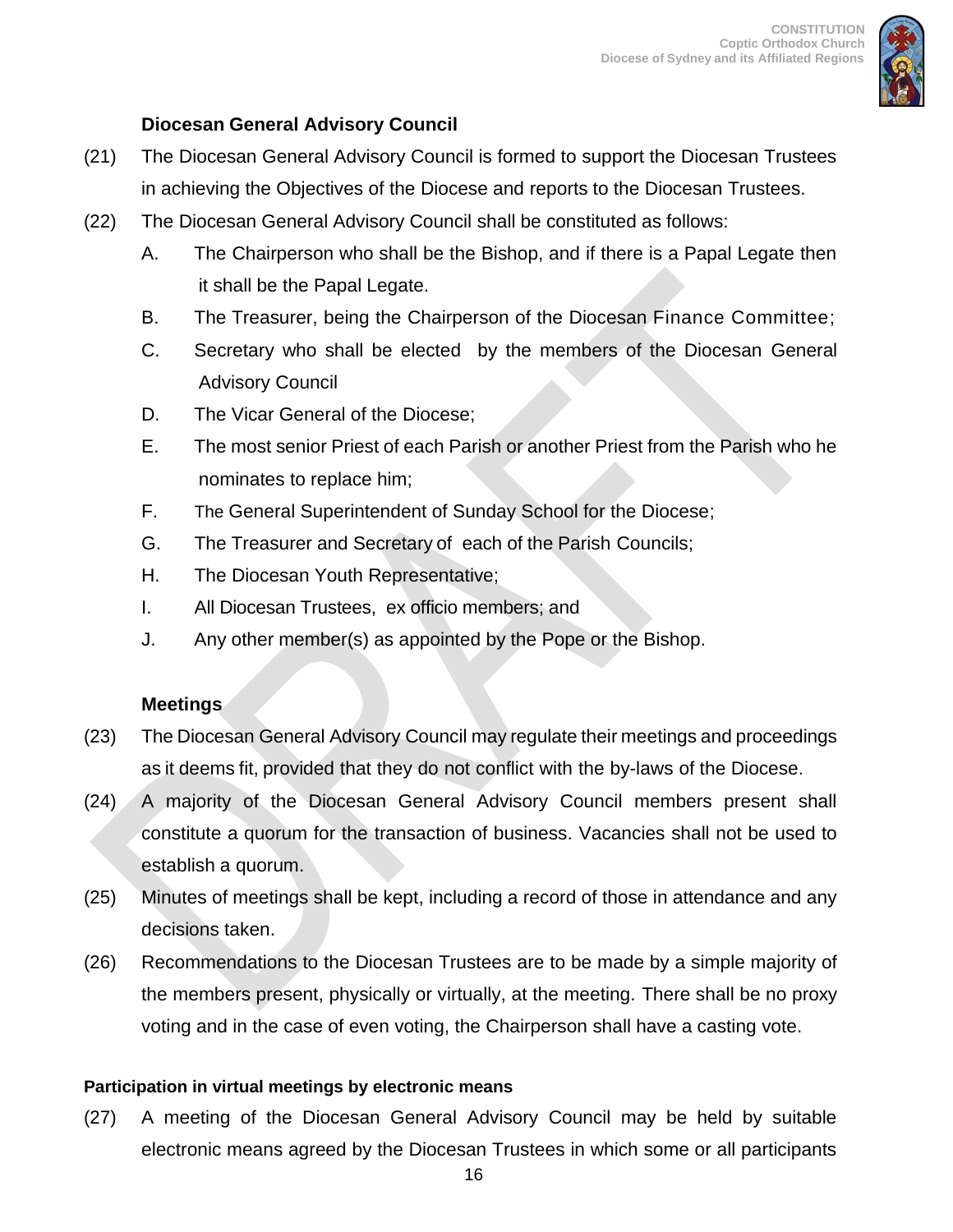

may communicate with all the other participants virtually.

- (28) Any Diocesan General Advisory Council member participating at a meeting by suitable electronic means in which a participant or participants may communicate with all the other participants shall qualify as being present at the meeting.
- (29) Meetings held by electronic means must comply with rules for meetings, including chairing and the taking of minutes.

#### **Conflicts of interest and conflicts of loyalty**

- (30) A Diocesan Trustee or a member of the Diocesan General Advisory Council must:
	- A. Declare the nature and extent of any interest, direct or indirect, which they have in a proposed transaction or arrangement with the Diocese or in any transaction or arrangement entered into by the Diocese which has not previously been declared; and
	- B. Absent themselves from any discussions of the charity trustees in which a conflict of interest may arise between their duty to act solely in the interests of the Diocese and any personal interest (including but not limited to any financial interest).
- (31) Any Diocesan trustee or Diocesan General Advisory Council Member absenting themselves from any discussions in accordance with the previous clause must not vote or be counted as part of the quorum in any decision of the trustees on the matter.

# **Retirement and removal of Diocesan trustees and Diocesan General Advisory Council**

- (32) A Diocesan Trustee or member of the Diocesan General Advisory Council, ceases to hold office if they:
	- A. Resign by notifying the Bishop or other Diocesan Trustees or Diocesan General Advisory Council (as applicable) in writing (but in the case of the Diocesan Trustees, only if enough Trustees will remain in office when the notice of resignation takes effect to form a quorum for meetings);
	- B. Are absent without the consent of the other Diocesan Trustees or other members of the Diocesan General Advisory Council (as applicable), from 6 consecutive meetings or a period of 6 months, whichever occurs first, and the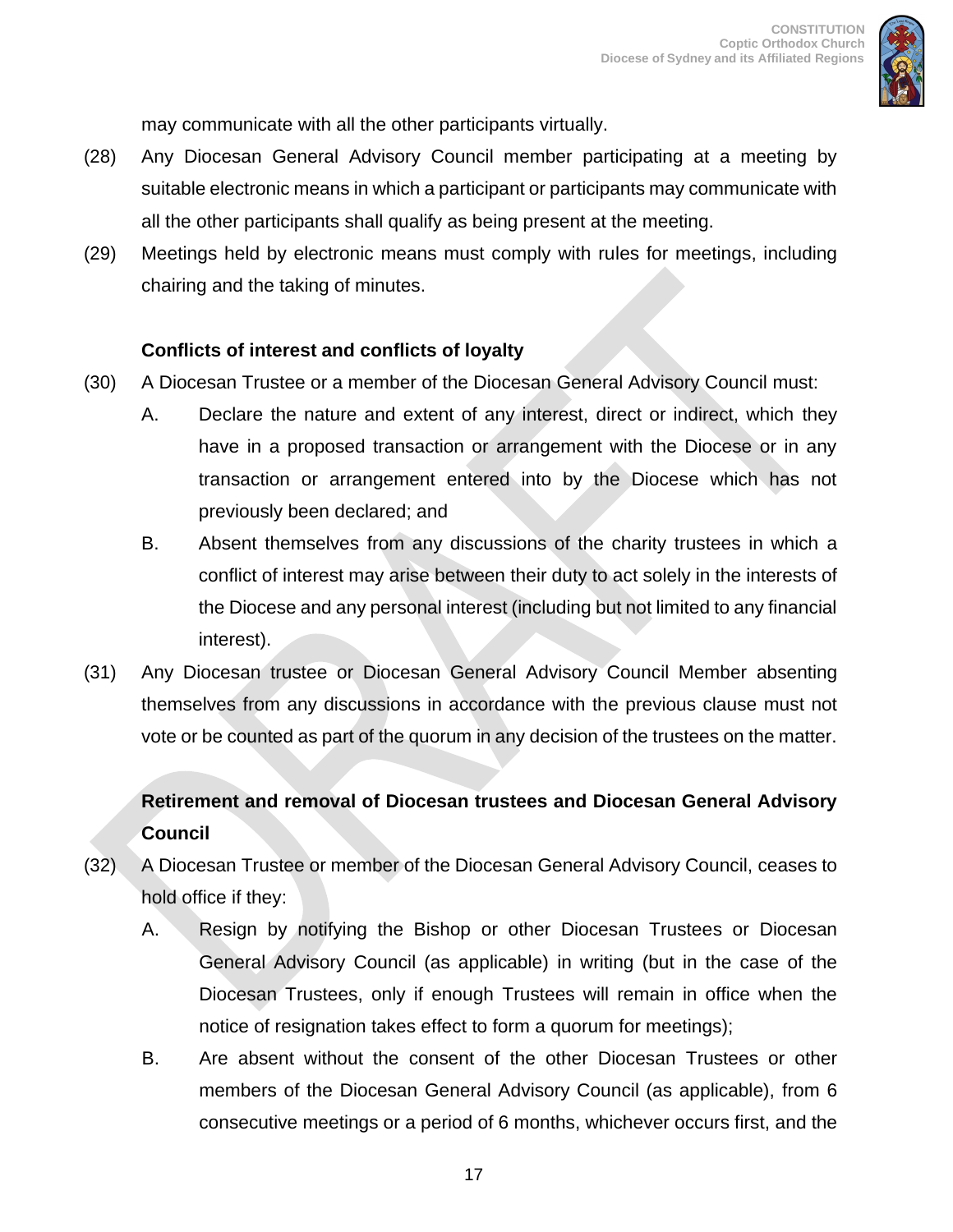

Diocesan Trustees or Diocesan General Advisory Council (as applicable), resolve that their office be vacated;

- C. pass away;
- D. cease to hold the relevant office, in the case of an Ex-Officio trustee;
- E. In a written opinion given of a registered medical practitioner treating that person, have become physically or mentally incapable of acting as a trustee and may remain so for more than three months;
- F. No longer satisfy the conditions set out at Rule 4(5);
- G. Are no longer considered to be a fit and proper person as well as a person of good character/repute. This includes a person who:
	- i. is convicted of a criminal offence;
	- ii. becomes an insolvent under administration within the meaning of the Corporations Act 2001 (Cth)
	- iii. is disqualified by a court of competent jurisdiction or a regulator from acting as a director

#### **Suspension of Diocesan Trustees and Diocesan General Advisory Council**

- (33) A Diocesan Trustee or member of the Diocesan General Advisory Council maybe suspended from their respective duties if the Diocesan Trustee or member of the Diocesan General Advisory Council:
	- A. Becomes the subject of any investigation, inquiry, prosecution or enforcement proceeding by any Governmental Authority; or
	- B. Is the subject of any investigation, review or disciplinary action by the Diocese or the Church.
- (34) The Diocesan Trustee or member of the Diocesan General Advisory Council may only be reinstated if:
	- A. The investigation, inquiry, prosecution or enforcement does not result in any conviction or disqualification by any Governmental Authority; or
	- B. The investigation, review or disciplinary action by the Diocese or the Church, does not lead to any further action against the Diocesan Trustee or the member of the Diocesan General Advisory Council; and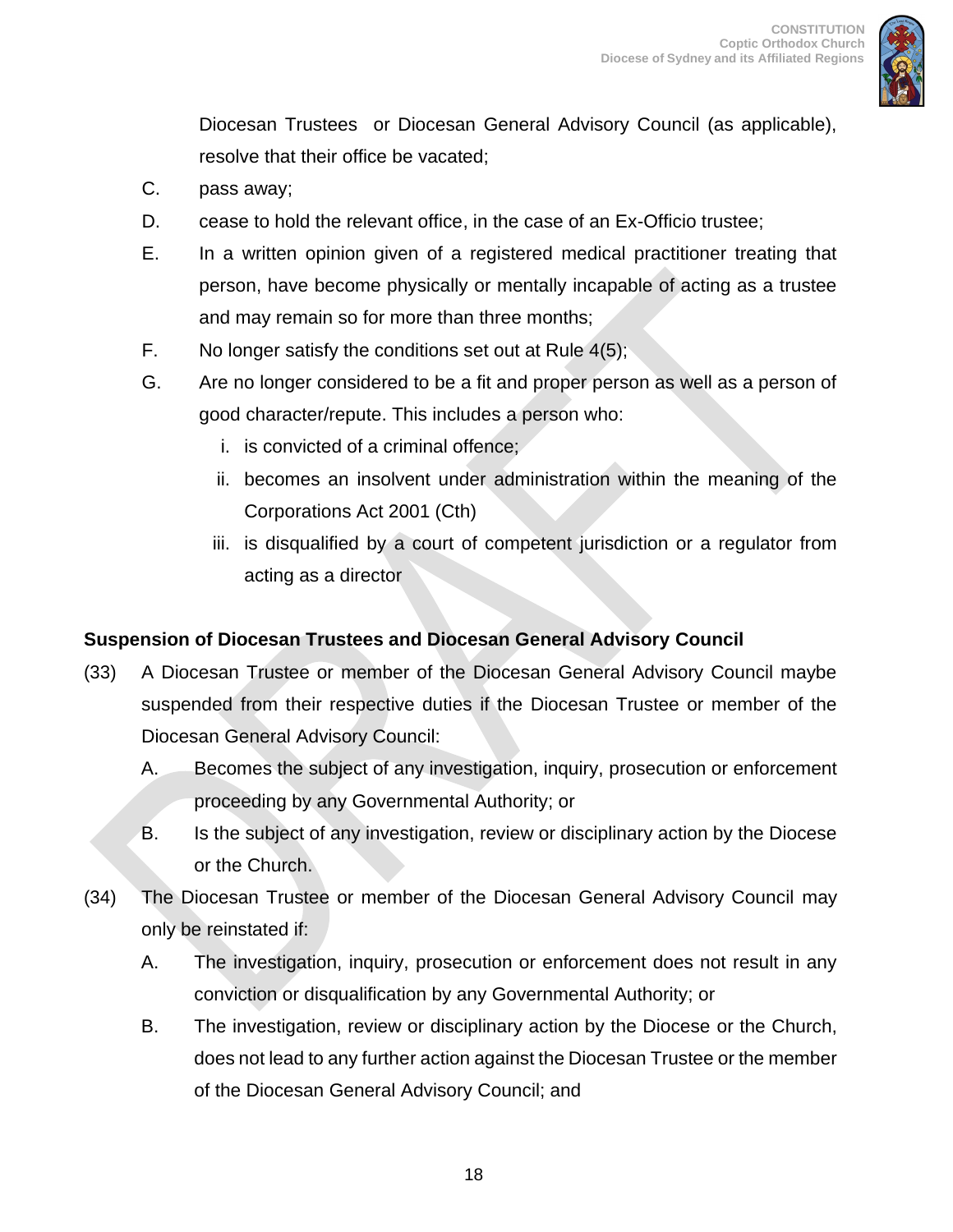

C. In the case of a Diocesan Trustee, the reinstatement is approved by the Pope. In all other circumstances, the reinstatement must be approved by the Diocesan Trustees.

#### **Diocesan By-Laws**

- (35) The Diocesan Trustees may formulate, issue, adopt, interpret and amend by-laws for the proper management and administration of the Objectives of the Diocese
- (36) The by-laws must be consistent with this Constitution.
- (37) The Diocesan Trustees may delegate the responsibility to make by-laws to the Diocesan General Advisory Council.
- (38) The by-laws, including any amendments to the by-laws are binding on the Diocese and each Parish.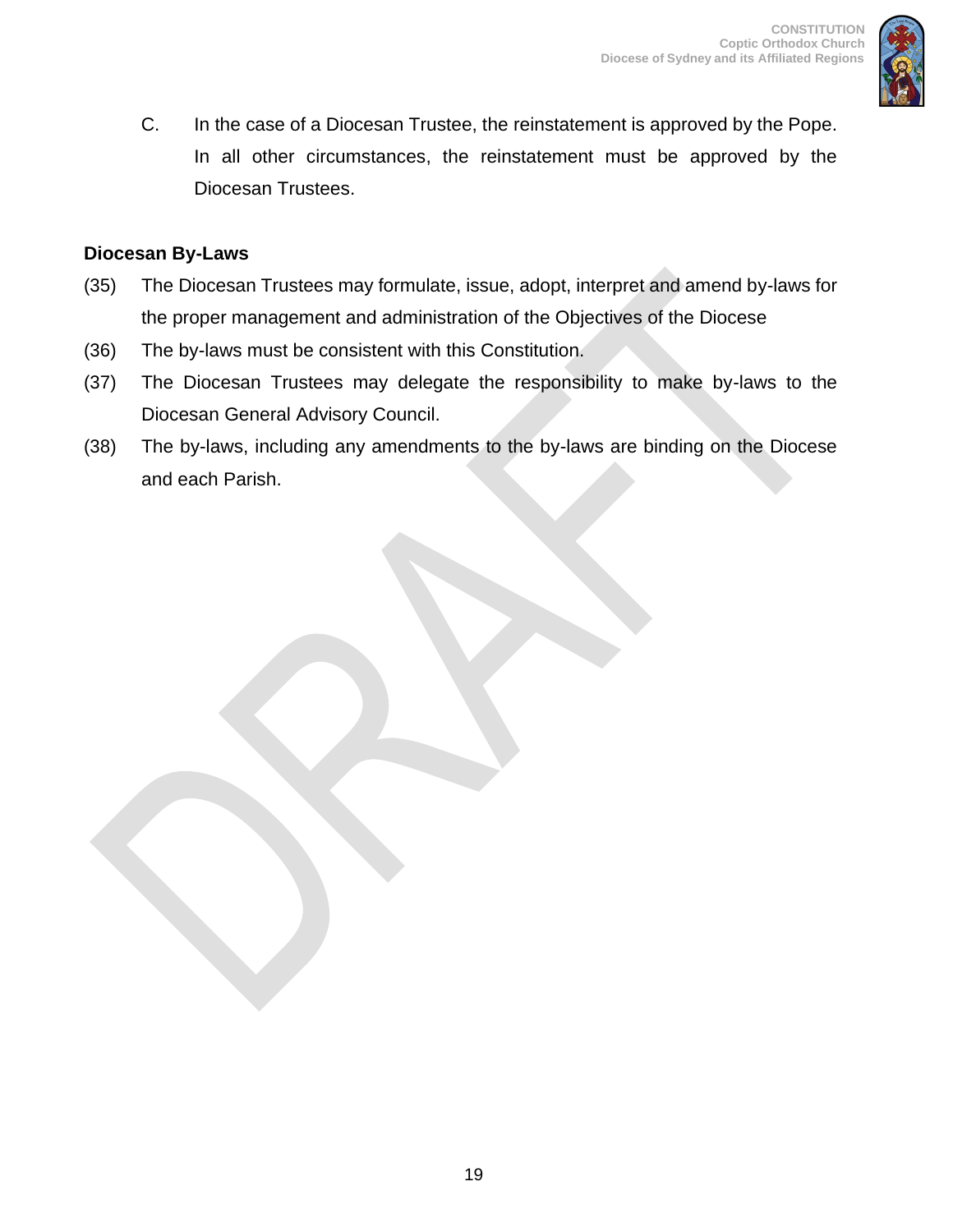

# <span id="page-19-0"></span>**RULE 5: COMMITTEES**

- (1) The Diocesan Trustees may appoint the following committees from time to time, and they shall report to the Diocesan Trustees: -
	- A. The Diocesan Finance Committee. This committee shall be concerned with ensuring financial transparency, accountability, and the financial good governance and effectiveness of the Diocese, Parishes and Church Entities.
	- B. The Diocesan Legal Committee. This committee shall provide any required legal support to the Diocesan Trustees and shall be responsible for ensuring compliance with all relevant laws and policies.
	- C. The Diocesan Property Committee. This committee shall advice the Diocesan Trustees on all Property matters.
- (2) The by-laws of the Diocese will make provisions regarding the operation of the Committees.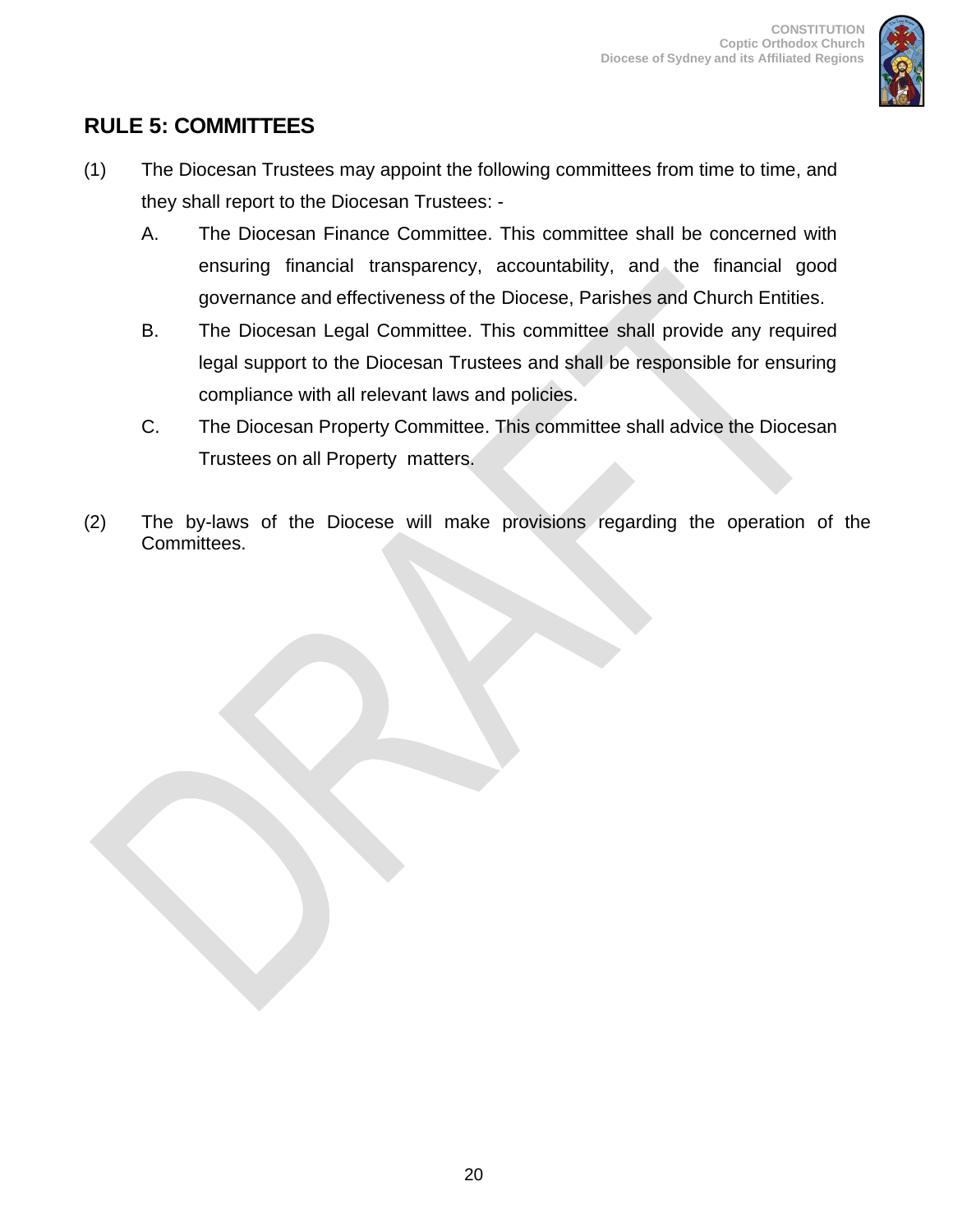

# <span id="page-20-0"></span>**RULE 6: AMENDMENTS TO THE CONSTITUTION**

- (1) Subject to Rule 1(1) and Rule 1(2) this Constitution may be amended at any time subject to:
	- A. The Secretary of the Diocesan Trustees has provided written notice of any proposed amendment(s) to this Constitution to the DiocesanTrustees. The notice period prior to any vote on the proposed amendment(s) to this Constitution is to be a period of no less than four (4) weeks. At the expiry of the notice period, the members of the Diocesan Trustees are to vote on the proposed amendment(s). The proposed amendment(s) require the vote of seventy-five per cent (75%) of the members of the Diocesan Trustees; and
	- B. After the proposed amendment(s) to this Constitution have been approved by the Diocesan Trustees, the proposed amendment(s) are to be provided to the Pope. The Pope has the right to either accept or refuse the proposed amendment(s) to this Constitution.
- (2) Notwithstanding Rule 6(1), this Constitution may be amended at any time by the Pope.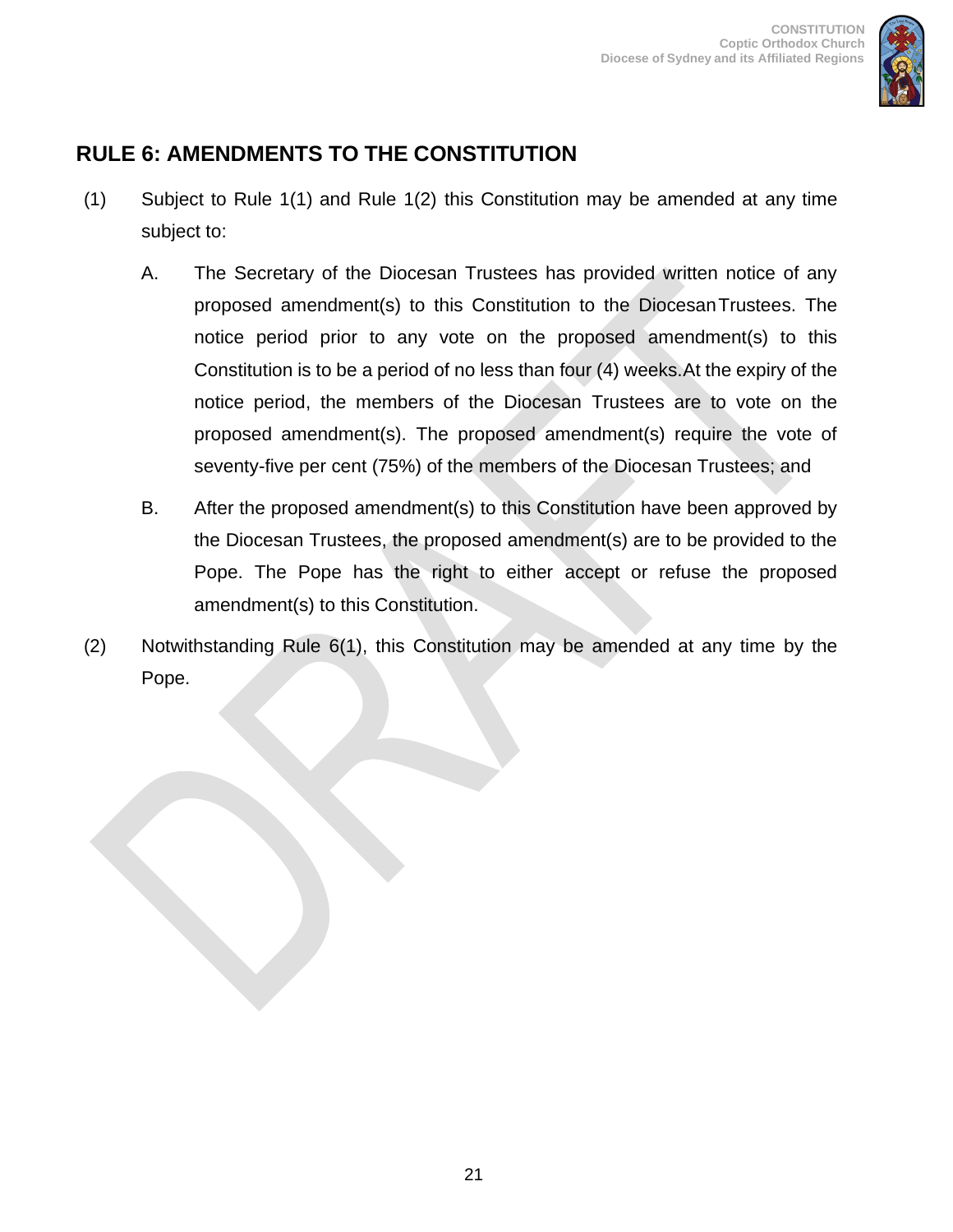

### <span id="page-21-0"></span>**DEFINITIONS**

- (1) **"Act"** means the *Coptic Orthodox Church (NSW) Property Trust Act 1990*.
- (2) **"Bishop"** means the Bishop of the Diocese or, in the Pope's absolute discretion, the person appointed by the Pope for the time being entitled to perform the functions of the office of Bishop, known as the Papal Legate. If a Papal Legate is appointed and the Bishop remains in post, the decisions of the Papal Legate shall be determinative over the Bishop of the Diocese if there is no agreement between them.
- (3) **"Church"** means the Coptic Orthodox Church, a hierarchical Christian body whose leader, overseer and shepherd is the Pope of Alexandria and Patriarch of the See of St.Mark, and includes any Church entity.
- (4) **"Church Entity"** means a body, corporate or unincorporated, established by the Church which:
	- A. Has objectives not inconsistent with those of the Church as set out in the Constitution; and
	- B. Is certified in writing by the Diocesan Trustees to be a Church entity.
- (5) **"Clergy Council"** means council, of which all the clergy of the Diocese are members.
- (6) **"Diocese"** means the Coptic Orthodox Church, Diocese of Sydney and its Affiliated Regions that His Holiness Pope Shenouda III established, or as redefined by the Pope in his absolute discretion.
- (7) **Diocesan Youth Representative"** means the person nominated by the youth of the Diocese in accordance with the by-laws.
- (8) **"General Superintendent of Sunday School"** means the representative of Sunday School for the Diocese who is chosen from the Parish Sunday School Superintendents in accordance with the by-laws.
- (9) "**Governmental Authority**" means any governmental, semi–governmental, municipal or statutory authority, instrumentality, organisation, body or delegate (including any development authority, public utility, environmental, building, health, safety or other body or authority) including any having jurisdiction, authority or power over or in respect of the Diocese and each member of the Diocese.